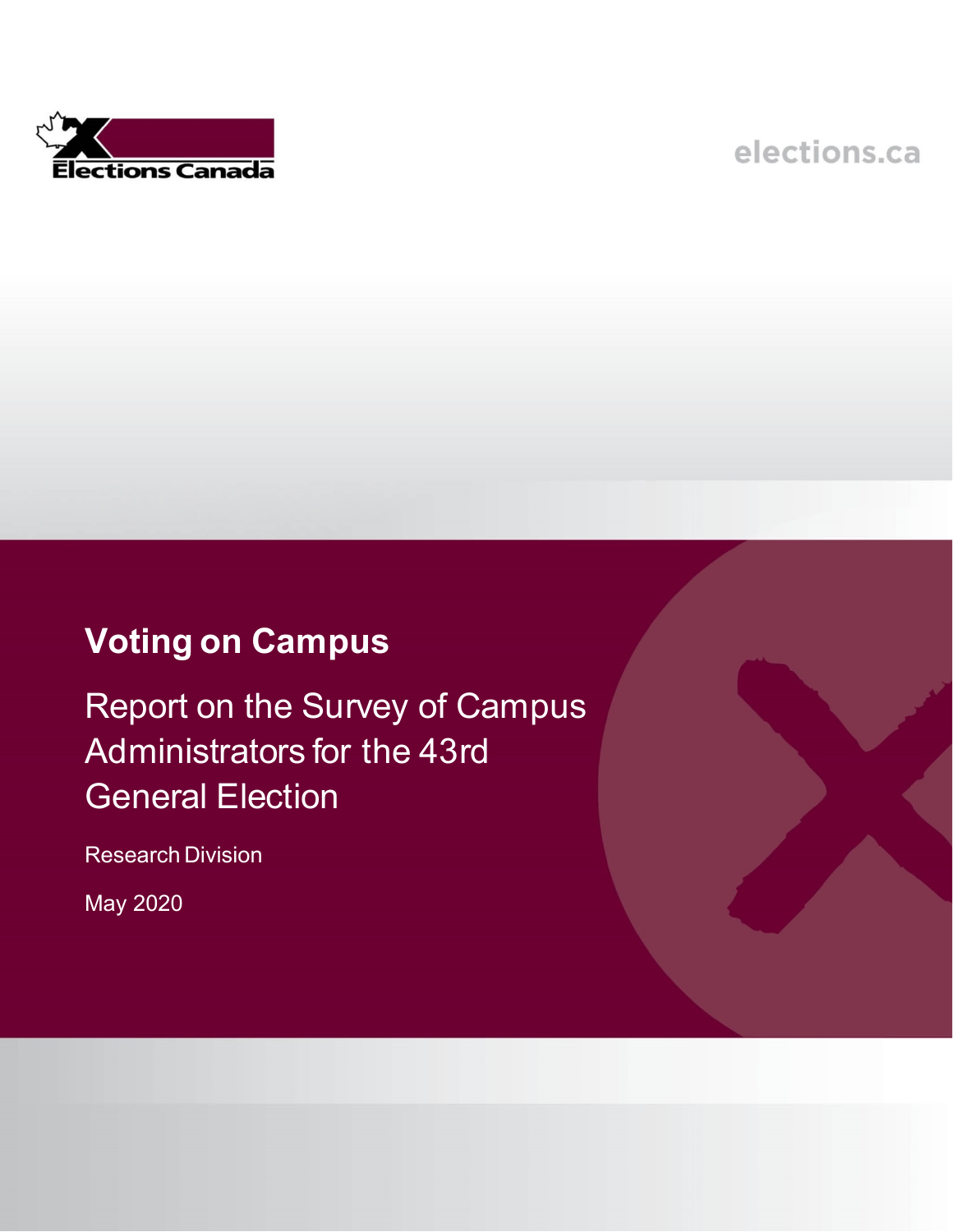## **Table of Contents**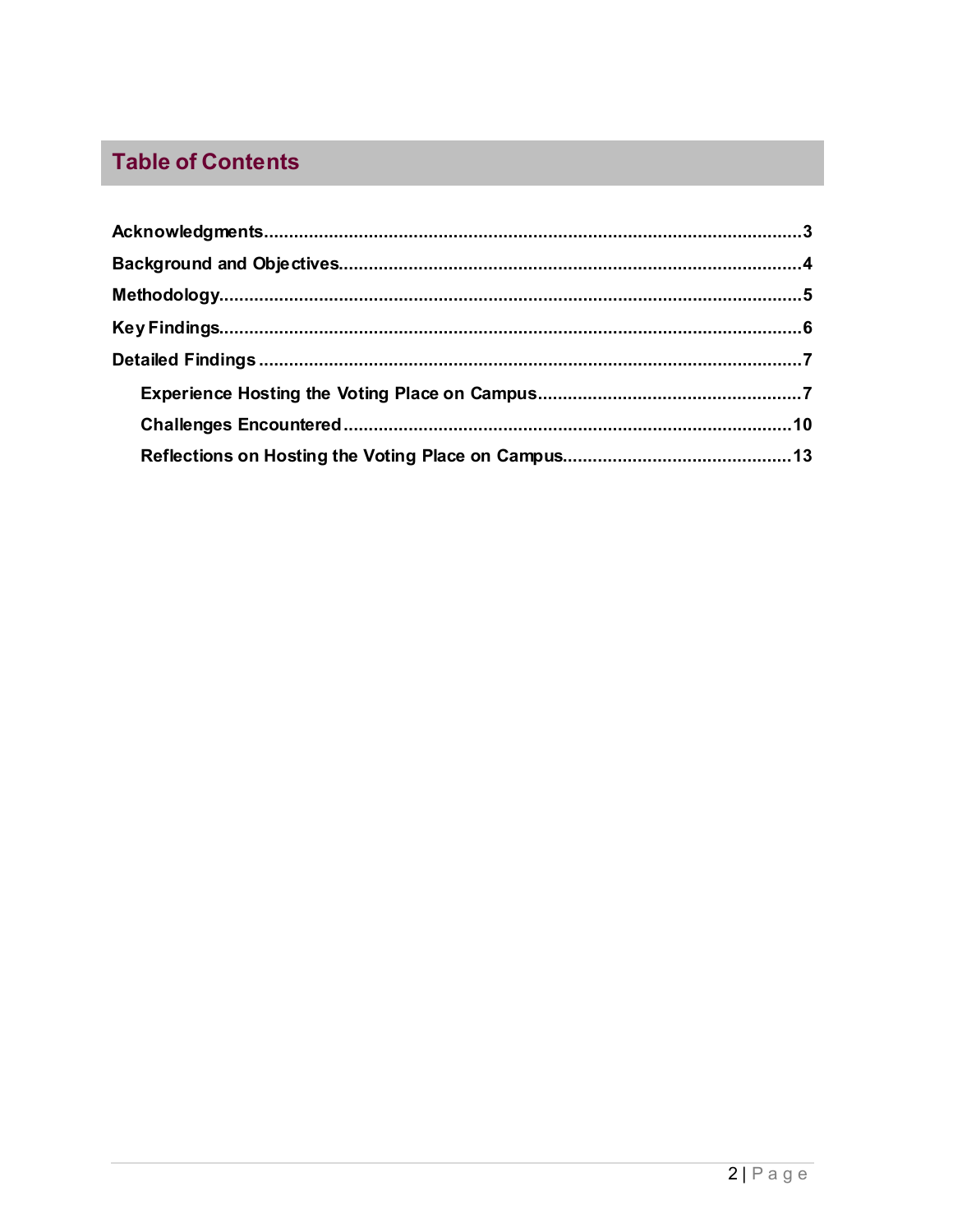### <span id="page-2-0"></span>**Acknowledgments**

This research was undertaken by Elections Canada's Research division, on behalf of the Alternative Voting Methods and Operational Outreach (AVMOO) directorate within the Operations and Field Governance branch. The Research division led the research design and analysis, while an external research firm, Advanis Inc., managed the data collection.

Ongoing collaboration, consultation, and expertise-sharing between the Research division and the AVMOO team enabled the co-creation of the survey and report.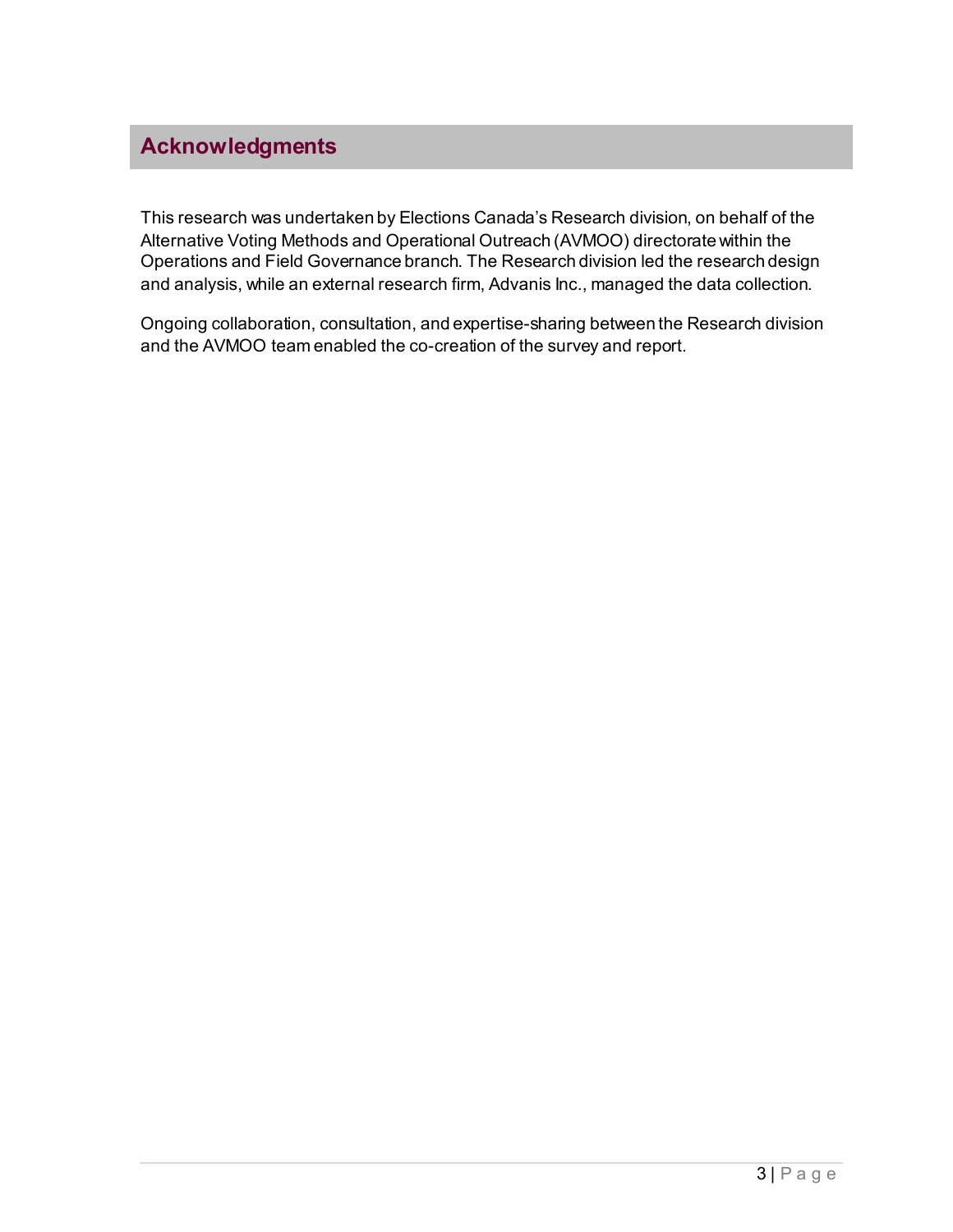### <span id="page-3-0"></span>**Background and Objectives**

During the 2019 general election, to help increase access to voting for youth, Elections Canada launched the Vote on Campus program. This program, which had been piloted in 2015, resulted in the establishment of 121 Vote on Campus offices on 109 post-secondary campuses at 99 post-secondary institutions and in 86 electoral districts across the country. These voting places were open for five consecutive days, from October 5 to 9, 2019. Anyone was able to cast their vote at one of these voting places, whether they were a student or not.

To support the development and evaluation of the Vote on Campus program, two surveys were designed: the Survey of Campus Electors and the Survey of Campus Administrators. This report pertains to the Survey of Campus Administrators; this is the first time that this survey has been conducted.

Campus administrators are individuals who helped set up a voting place at those postsecondary institutions that were participating in the Vote on Campus program during the 2019 general election. The Survey of Campus Administrators aimed to evaluate their experiences. The results of this survey may be used to inform future Elections Canada programs and services as they relate to campus administrators.

The survey included questions around the following themes:

- Role(s) in setting up the voting place (including where)
- Experiences setting up the voting place (level of difficulty)
- Timing of communications and set-up
- Satisfaction with Elections Canada staff and communications
- Likelihood of being involved in setting up a voting place in the future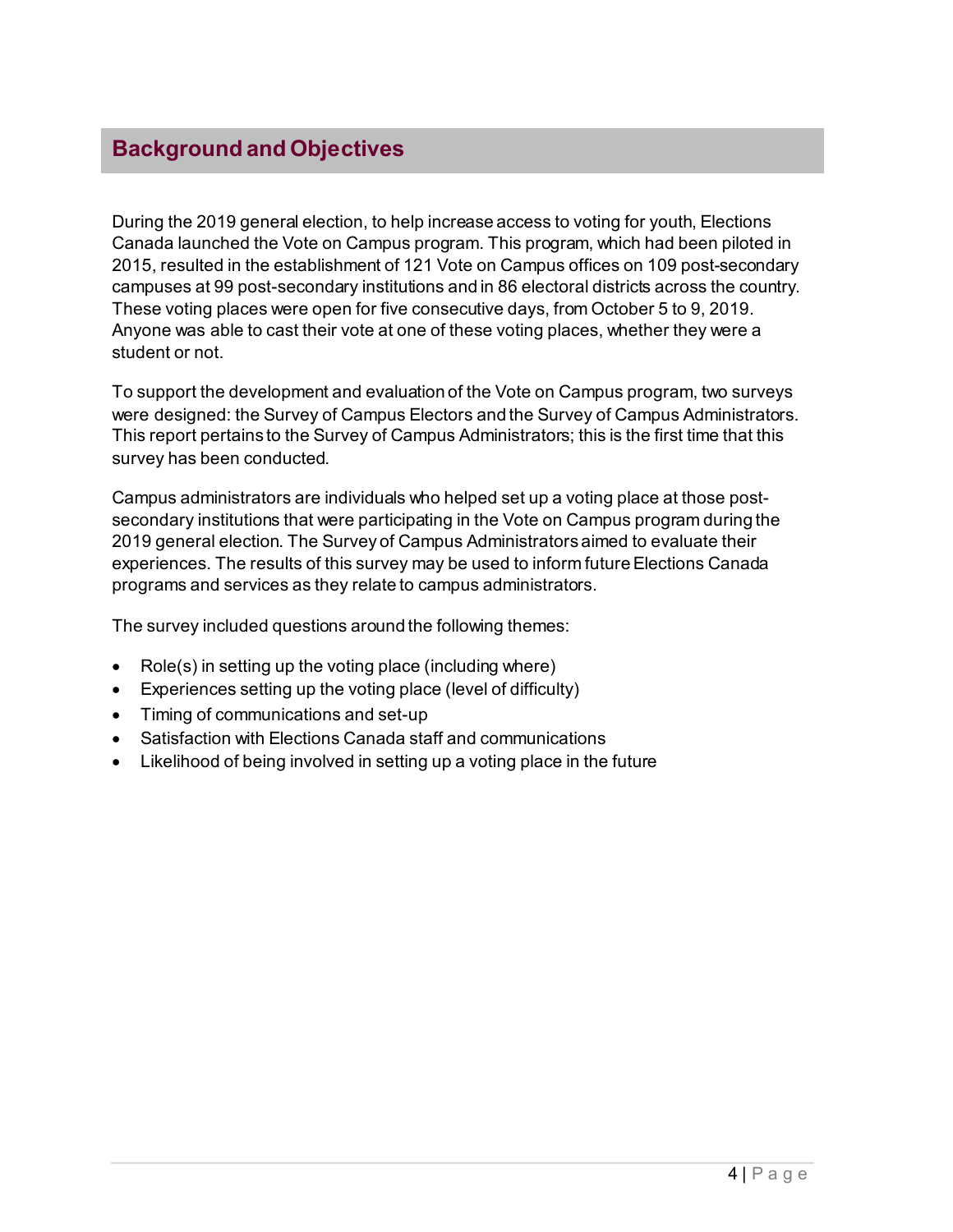### <span id="page-4-0"></span>**Methodology**

The experiences of campus administrators were evaluated using an online survey, which took respondents an average of 3.8 minutes to complete.

To distribute the survey, an email list was produced of all campus administrators who had provided their contact information to an Elections Canada officer in the lead-up to the election. This list contained 106 email addresses for campus administrators at 94 postsecondary institutions participating in the Vote on Campus program. Survey invitations and reminders were sent by email to this list.

The survey was in field from October 30, 2019, until November 13, 2019. Of the 106 contacts who had received the email invitation to complete the survey, 43 respondents completed the survey, four respondents recorded that they had not set up a voting place on campus, one respondent began the survey but did not complete it and 58 respondents did not respond. This resulted in a response rate of 42%. Given the sample size, frequencies are reported throughout rather than percentages.

To read the full Methodological Report, containing details of the research sample, fieldwork, data management and other relevant information, clic[k here](http://gcdocs.elections.ca/OTCS/llisapi.dll/properties/4938260).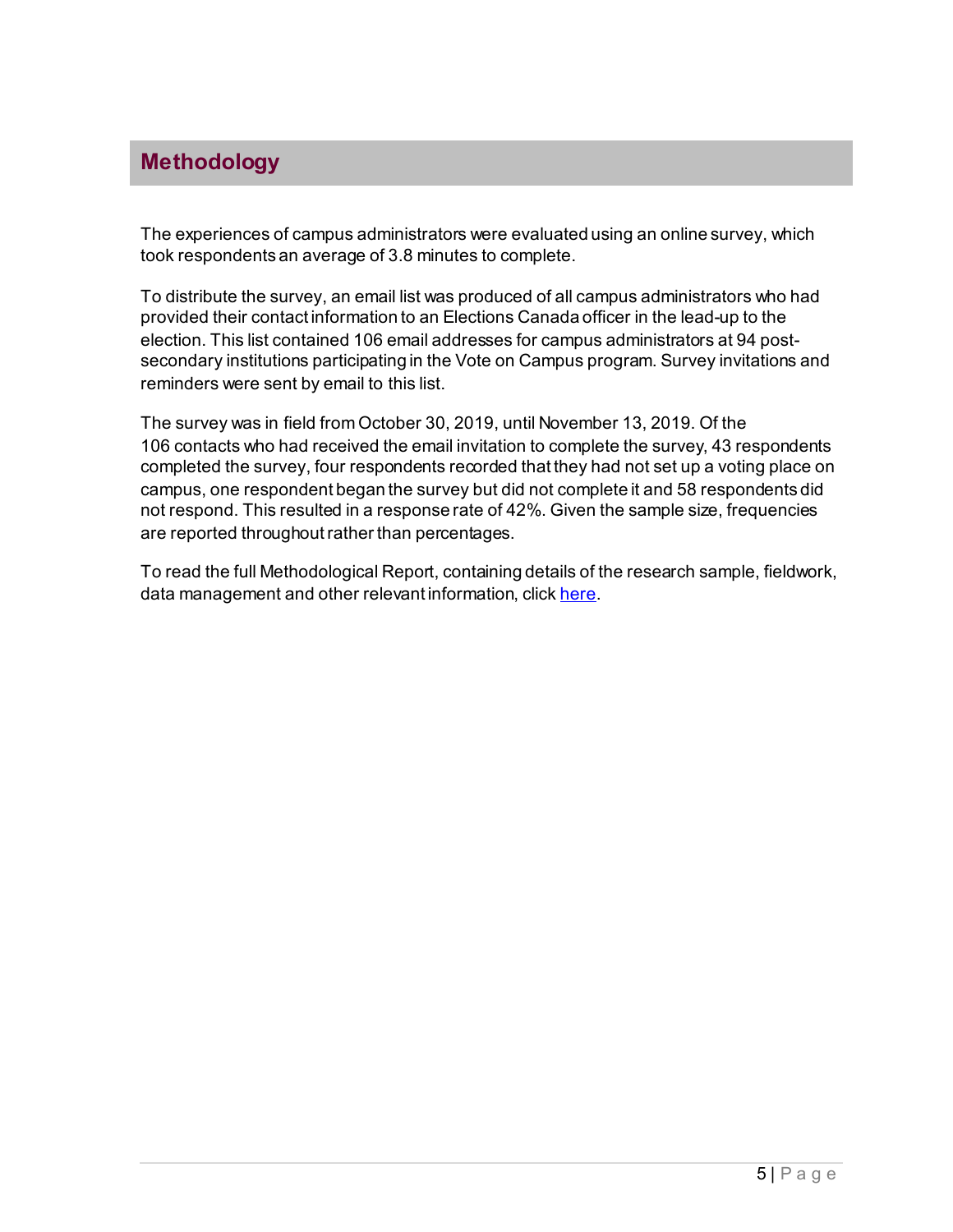### <span id="page-5-0"></span>**Key Findings**

- Overall, campus administrators were satisfied with their experience of hosting a voting place on campus. Nearly all the respondents (40) indicated that they were either very (27) or somewhat (13) satisfied with their experience. Only three respondents indicated that they were somewhat dissatisfied with their experience.
- Campus administrators reported undertaking multiple tasks to set up the voting place on campus. The most frequently selected tasks were communicating with a returning officer (40), ensuring that the physical space met Elections Canada's requirements (37) and securing lease agreements (30).
- While the majority of campus administrators (31) found it easy to set up the voting place on campus, there were 11 respondents who experienced difficulties. The most commonly reported were:
	- $\circ$  Securing lease agreement(s) for the voting place (4)
	- $\circ$  Finding a voting place that met Elections Canada's requirements (3)
	- o Having communications issues with returning officers, Elections Canada headquarters or post-secondary staff (3)
- Despite some reported difficulties in setting up the voting place, all respondents (43) indicated that they were either very (37) or somewhat (6) likely to host a voting place in future federal elections.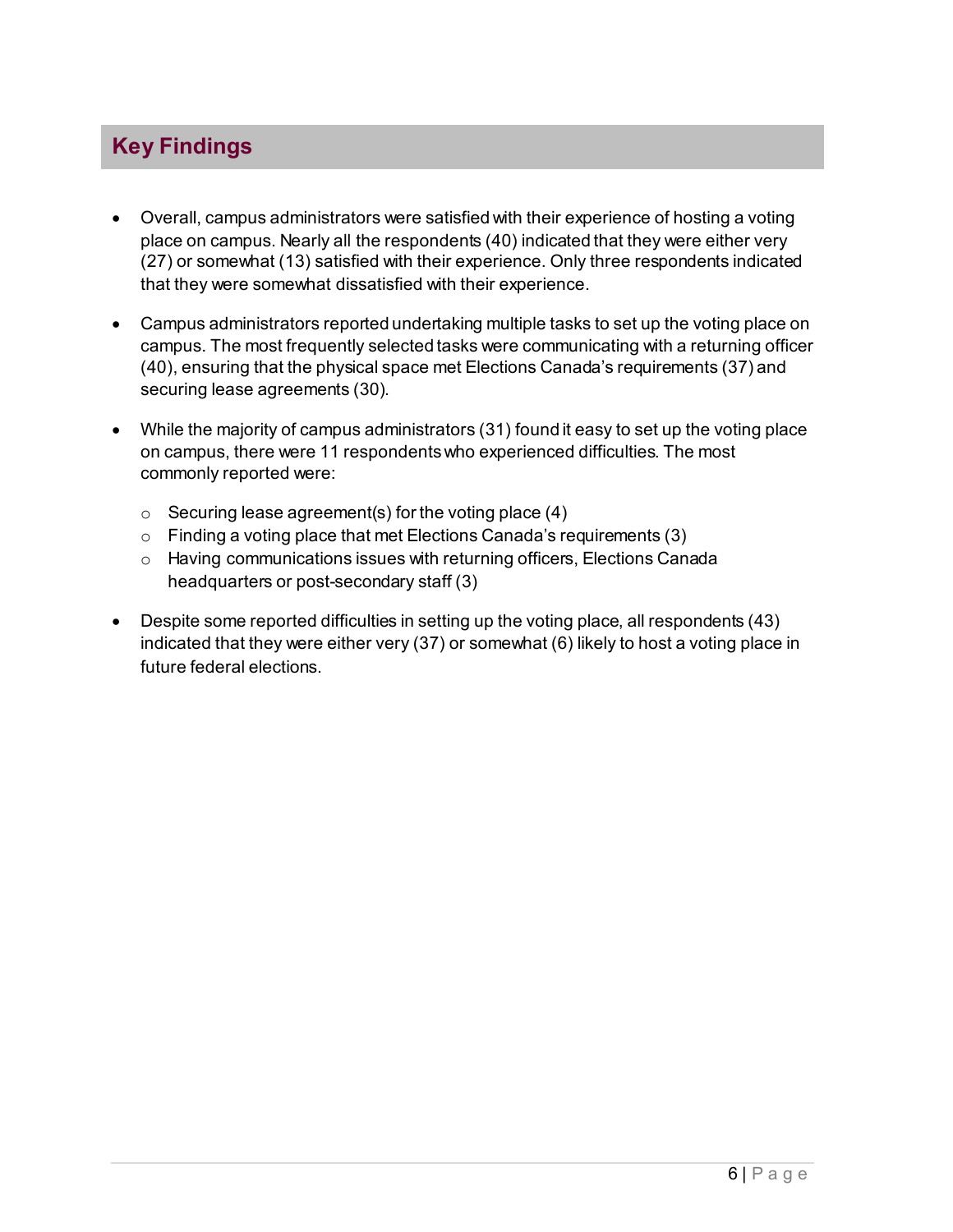### <span id="page-6-0"></span>**Detailed Findings**

### **Experience Hosting the Voting Place on Campus**

#### Setting up the voting place

Among the various tasks involved in setting up the voting place, respondents were asked to identify the roles they had played. The graph below describes the tasks carried out by campus administrators. Individuals were permitted to identify more than one role.

#### **Tasks involved in setting up the voting place[1](#page-6-1)**



The most frequently selected task involved in setting up the voting place was communicating with a returning officer (40). There was also a focus on the logistical aspects of setting up the voting place, such as ensuring that the physical space met Elections Canada's requirements (37), securing lease agreements (30) and providing the necessary equipment (32). Less attention was placed on promoting voting on campus (21) and recruiting staff (9).

Q3. There are various tasks involved in organizing a voting place on campus. What role(s) did you play to help run the voting place? Base:  $n = 43$ : all respondents.

<span id="page-6-1"></span> $1$  This chart depicts results from Q3 and Q4 combined. Q3 accepted multiple responses, and Q4 w as openended. Verbatim responses from Q4 w ere recoded into themes, w here applicable.

Q4. What other role(s) or task(s), if any, did you take on to help run the voting place? Base: *n* = 43: all respondents.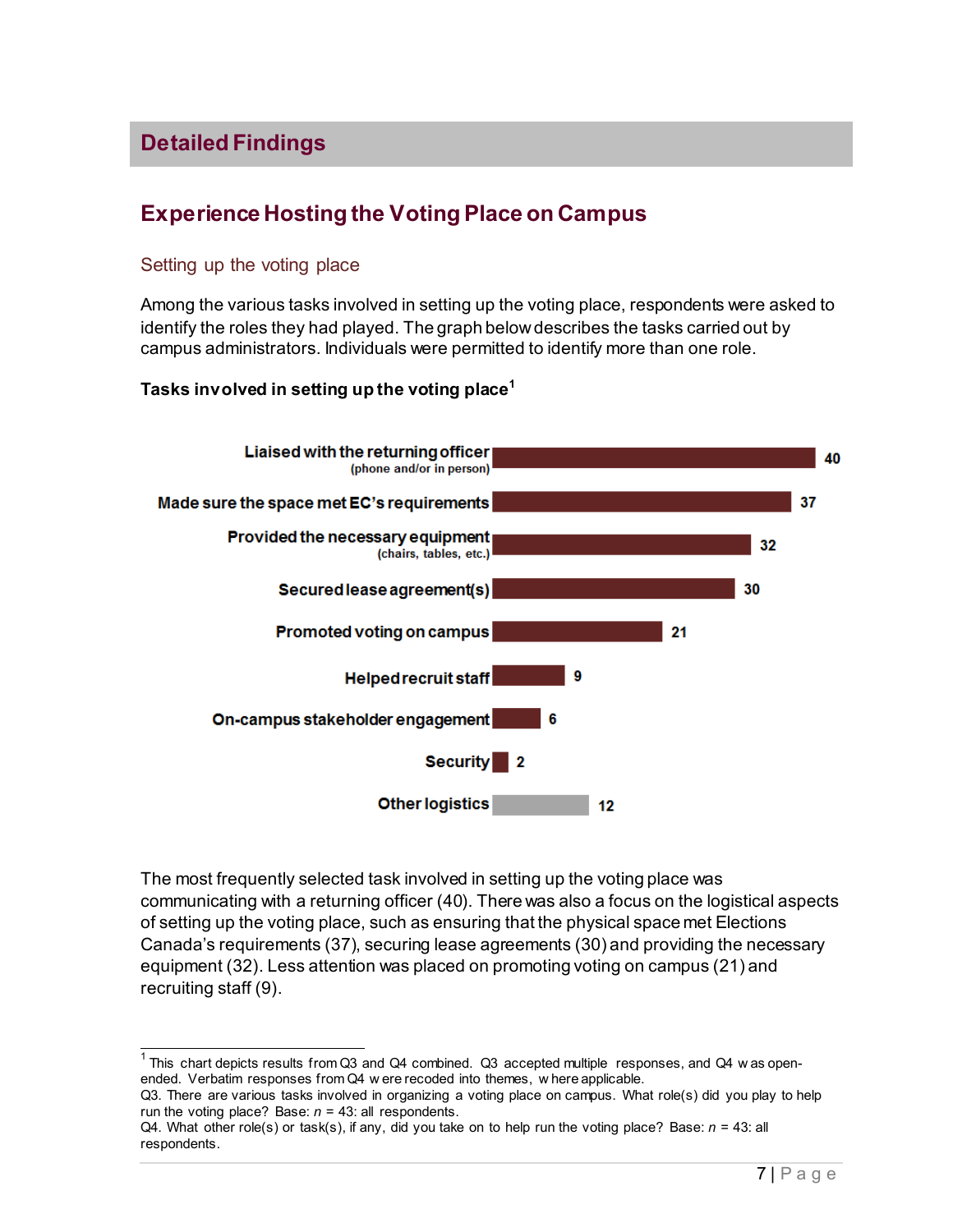#### Satisfaction with Elections Canada contact

The majority of campus administrators indicated being satisfied with their experience with Elections Canada staff with regard to frequency of contact, politeness and responsiveness to their needs.



Satisfaction with setting up the voting place on campus, in terms of:<sup>[2](#page-7-0)</sup>

Among the three areas of contact with Elections Canada, campus administrators most frequently indicated being satisfied (40) when referring to the frequency of contact, with 35 respondents being very satisfied and five respondents being somewhat satisfied. This compares with 37 respondents who were satisfied with the responsiveness of Elections Canada to their needs and 37 respondents who were satisfied with the politeness of Elections Canada staff.

<span id="page-7-0"></span> $2$  Q9. When thinking about your experience setting up the voting place on campus, how satisfied are you with... Base: *n* = 43: all respondents.

<sup>1.</sup> The frequency of contact that you had w ith Elections Canada staff?

<sup>2.</sup> The politeness of the Elections Canada staff you w ere in contact w ith?

<sup>3.</sup> The responsiveness of Elections Canada to your needs?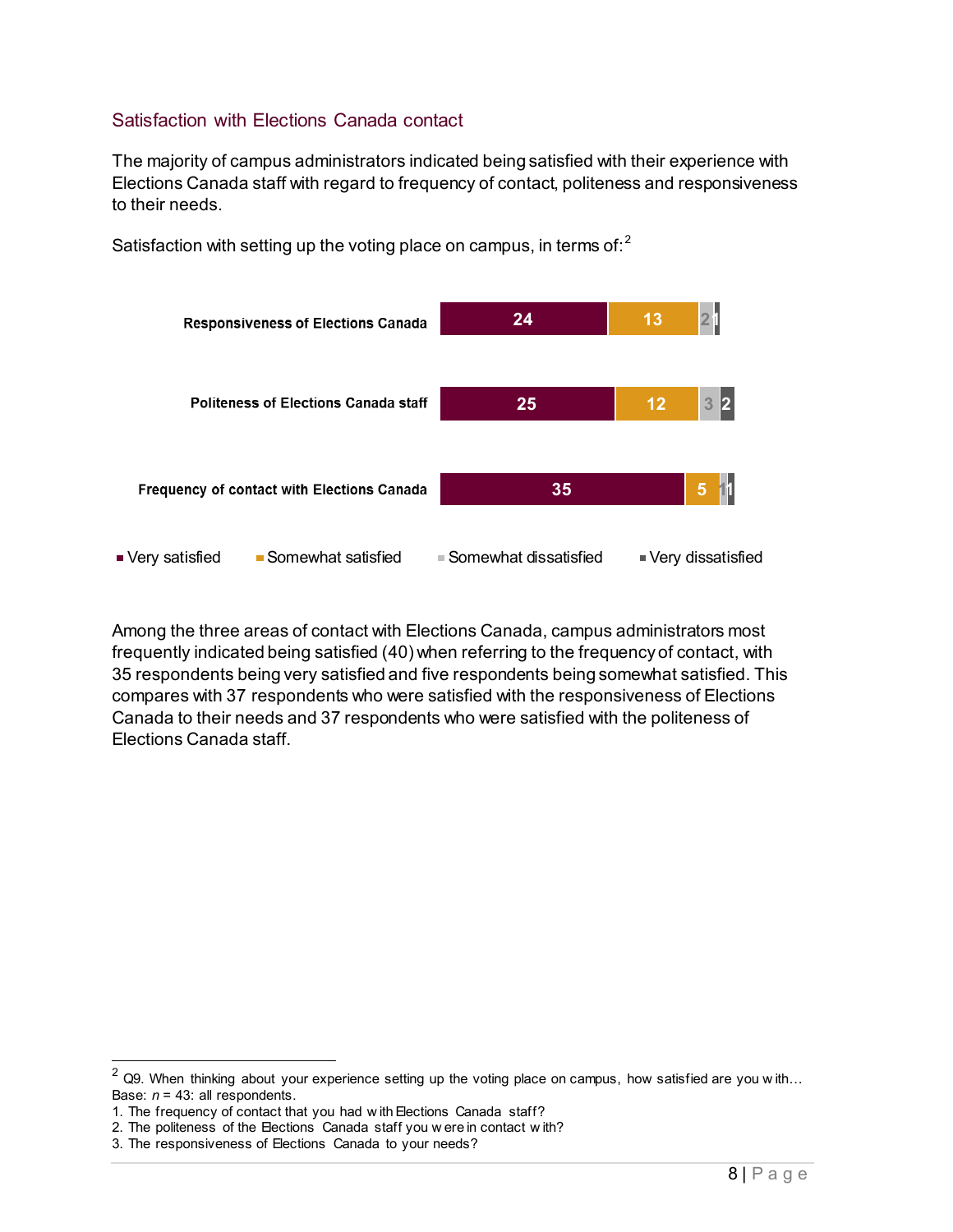#### Overall satisfaction with hosting a voting place on campus<sup>[3](#page-8-0)</sup>

In general, campus administrators were satisfied with their experience of hosting a voting place on campus. Nearly all respondents (40) indicated that they were either somewhat or very satisfied with their experience. Only three respondents indicated that they were somewhat dissatisfied with their experience.



<span id="page-8-0"></span> $\frac{3}{3}$  Q10. Overall, how satisfied w ere you w ith your experience of helping to host a voting place on campus? Base: *n* = 43: all respondents.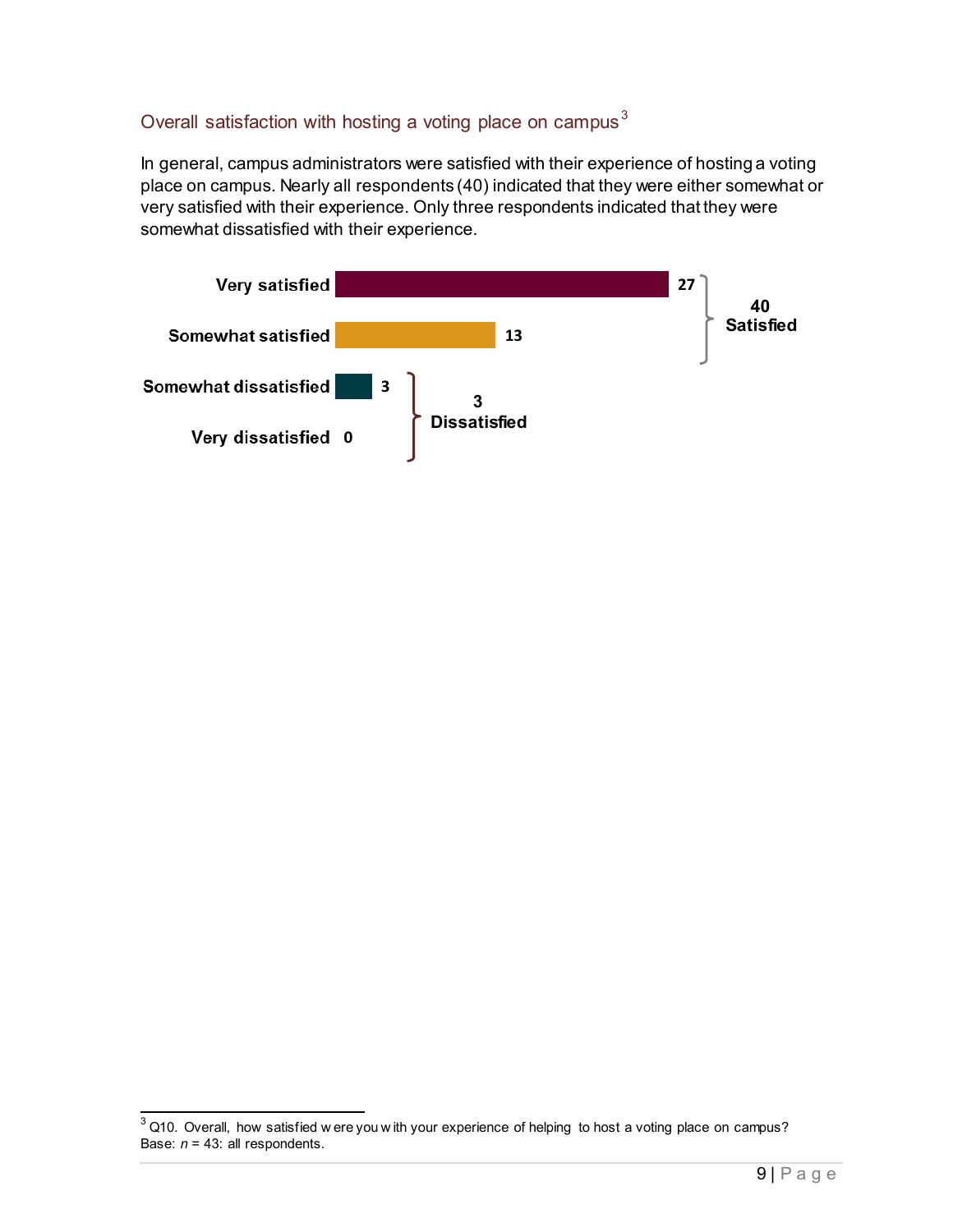### **Challenges Encountered**

#### Ease or difficulty of setting up the voting place**[4](#page-9-0)**

Overall, the majority of campus administrators (31) found it easy to set up the voting place on campus: 11 indicated that they found it very easy, and 20 indicated that it was somewhat easy.

A total of 11 respondents indicated that they found it difficult to set up the voting place on campus, while eight found it somewhat difficult, and three found it very difficult.



<span id="page-9-0"></span> <sup>4</sup> Q5. Overall, how easy or difficult w as it to set up the voting place on campus? Base: *<sup>n</sup>* = 43: all respondents.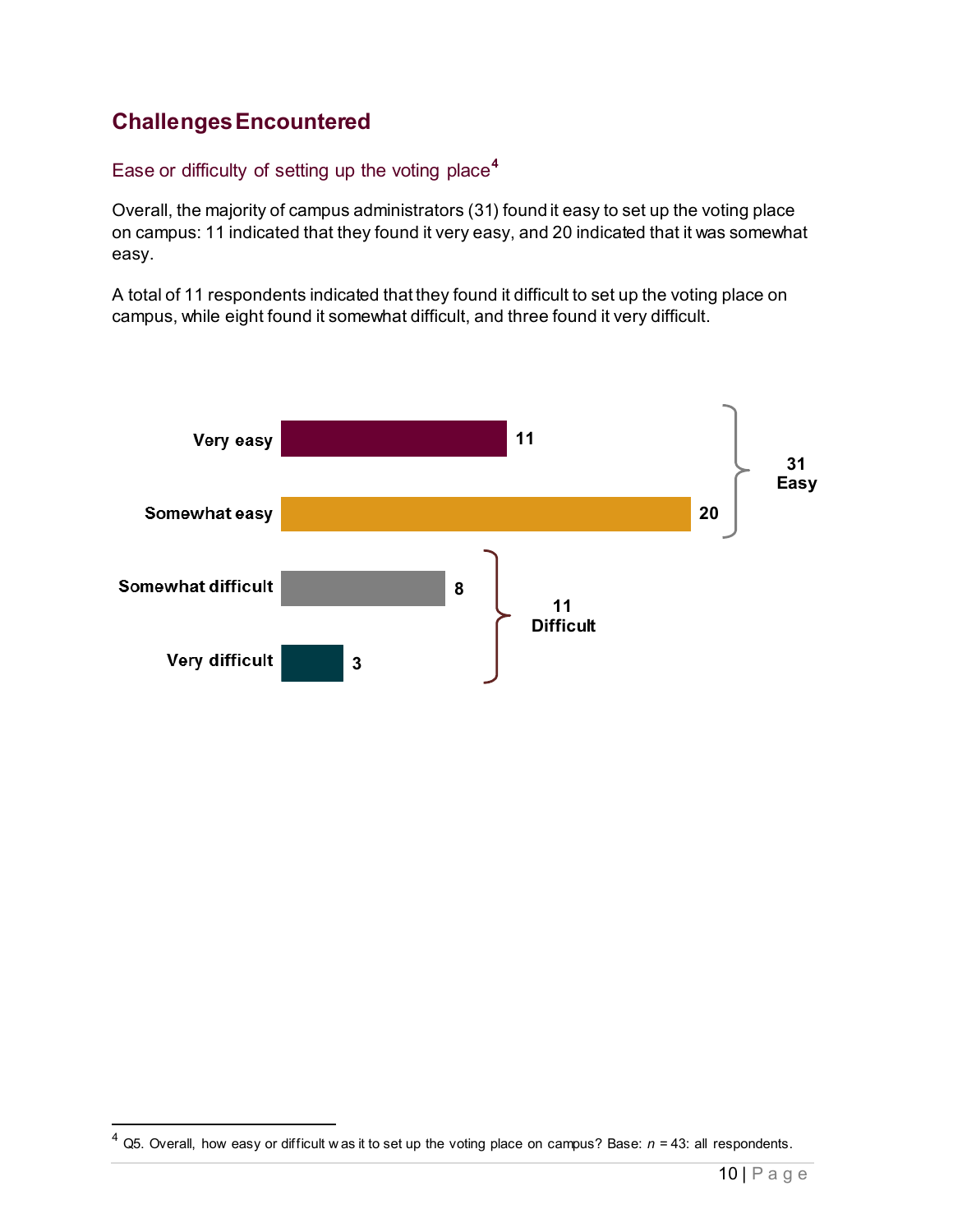#### Difficulties encountered setting up the voting place

A total of 11 campus administrators indicated that they had experienced difficulties setting up the voting place.  $^5$  $^5$ 

| Difficulties encountered setting up the voting place               | <b>Frequency</b> |
|--------------------------------------------------------------------|------------------|
| Securing lease agreement(s)                                        | 4                |
| Finding a suitable place that met Elections Canada's requirements  | 3                |
| <b>Communications issues</b>                                       |                  |
| Lack of awareness                                                  |                  |
| Long process, with too many disruptions                            |                  |
| Delivering and picking up technological equipment from Canada Post |                  |

The two types of difficulties most frequently identified were securing a lease agreement (4) and finding a location to host the voting place that met Elections Canada's requirements (3).

The table above includes new categories that emerged when campus administrators gave verbal responses. Two of these categories were communications issues (3) and lack of awareness (2).

Communications issues included:

- Liaising with the returning officer by phone and/or in person
- Receiving guidance from Elections Canada in a timely manner
- Having difficulties communicating with post-secondary staff about Internet connectivity and difficulties understanding what was needed

Lack of awareness included:

- Being unaware of the need to promote voting on campus until a few days before opening the voting place
- Being unaware of the need to recruit student staff until a few days before opening the voting place

<span id="page-10-0"></span> <sup>5</sup> Q6. What w as difficult about setting up the voting place? Base: *<sup>n</sup>* = 11: all respondents w ho indicated experiencing difficulty setting up the voting place. Multiple responses accepted. The table above combines the results from the list of responses provided in Q6 in addition to recoded verbatim responses provided by respondents in the "Other" category.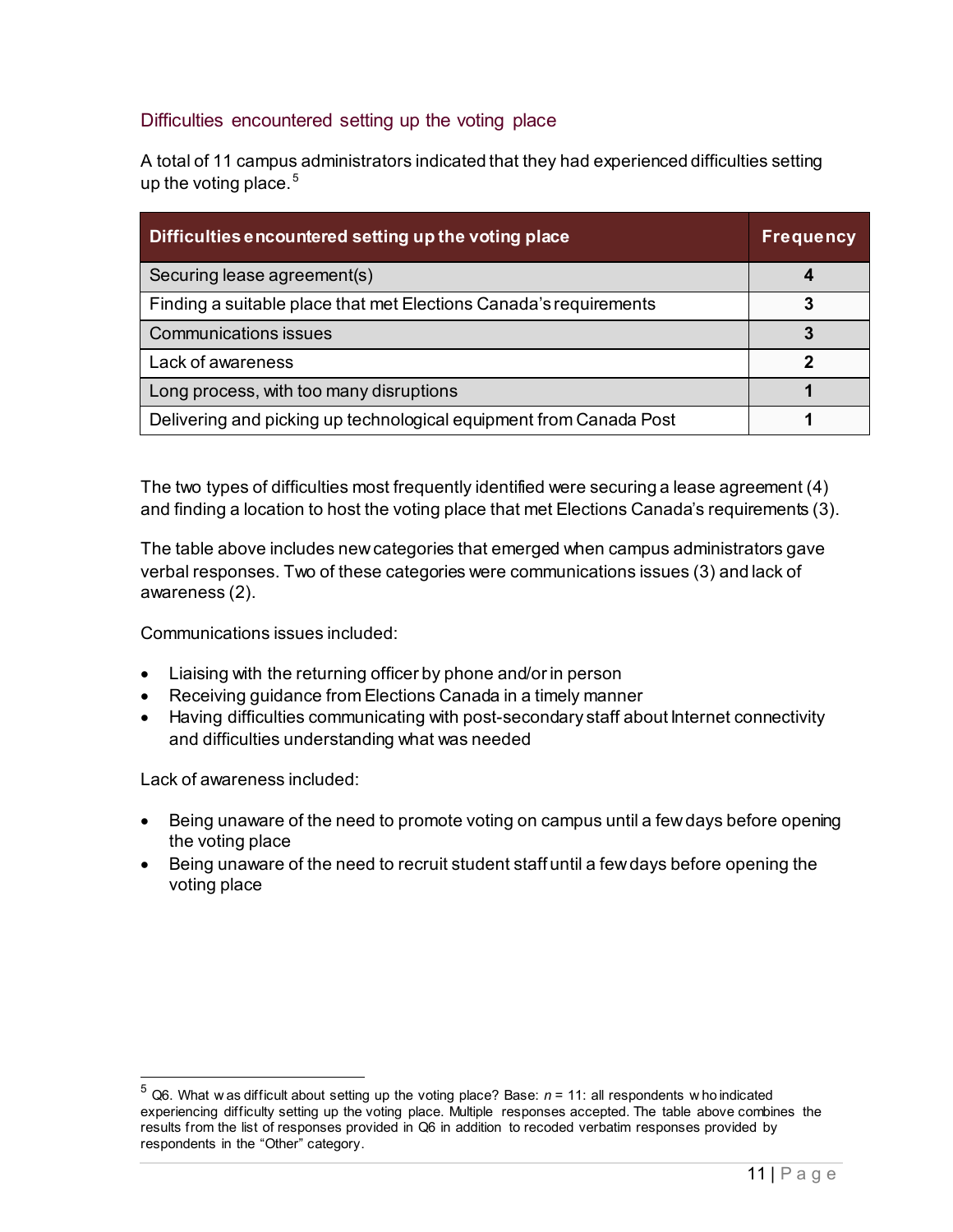#### First contact by Elections Canada and satisfaction with preparation time

Overall, campus administrators were contacted by Elections Canada staff at least one year before the 2019 general election.

The majority of campus administrators (32) were contacted in 2018 by a staff member at Elections Canada about hosting a voting place on campus for 2019. Of those who were contacted, Elections Canada mostly reached out to campus administrators in the spring of 2018. Of the campus administrators who were first contacted by Elections Canada in 2019, only two were contacted in the summer of 2019 before the general election.



#### **Initial contact by Elections Canada[6](#page-11-0)**

When thinking about the timing of their first contact from Elections Canada, virtually all campus administrators (40) indicated that they had had enough time to properly set up the voting place on campus.<sup>[7](#page-11-1)</sup>

<span id="page-11-0"></span>Q7. Approximately w hen w ere you first contacted by someone at Elections Canada about hosting a voting place? Base: *n* = 43: all respondents.

<span id="page-11-1"></span>In your opinion, did being contacted in <<Q7.text> give you enough time to properly set up the voting place on campus? Base: *n* = 40: respondents w ho selected a response in Q7 aside from "DK/Other".